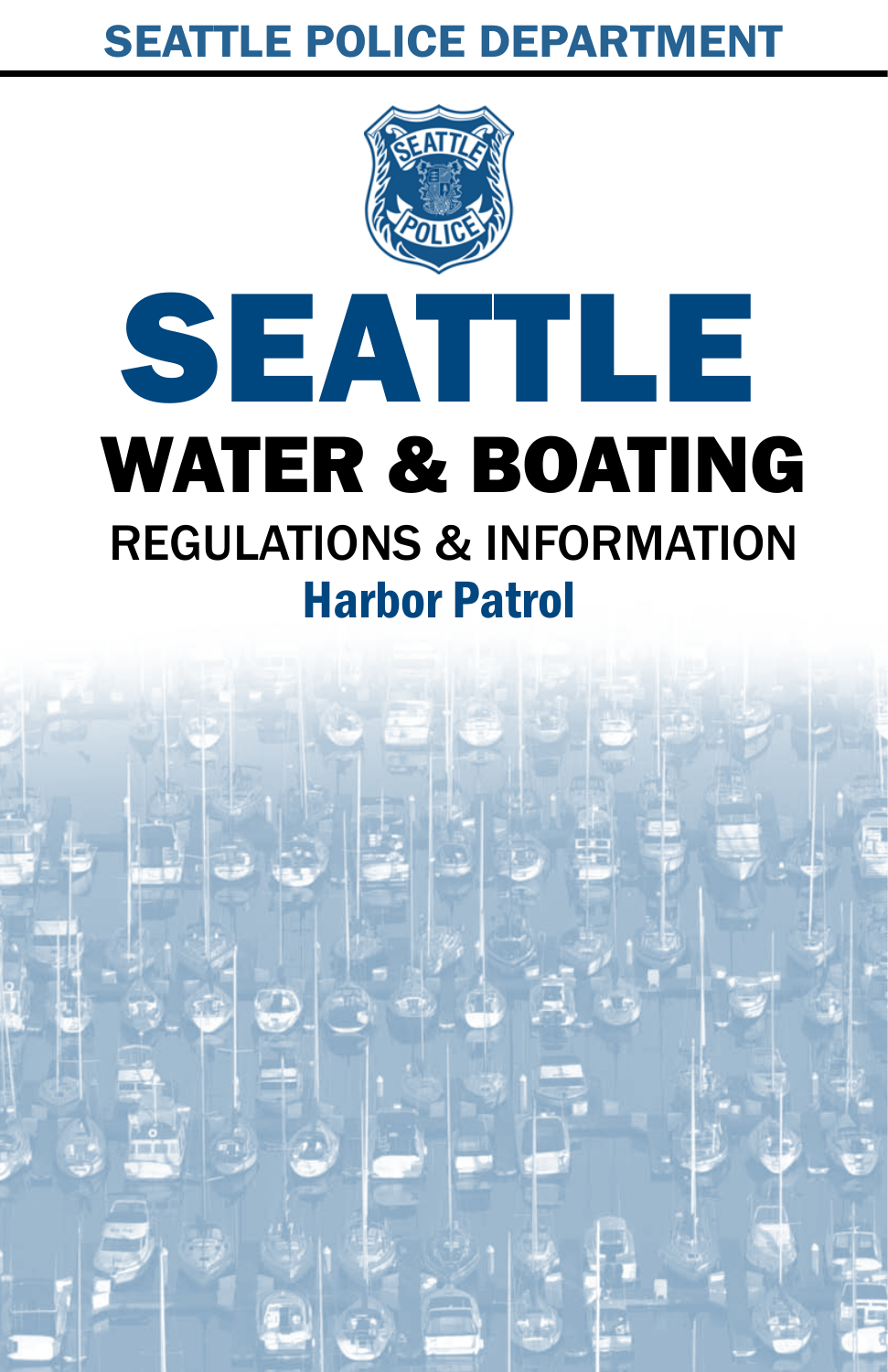## Local Resources

#### Seattle Police Harbor Patrol

1717 N. Northlake Place Seattle WA 98103 TEL: 206-684-4071 FAX: 206-684-4878 seattle.gov/police/units/harbor/

#### King County Marine Patrol

5165 Carillon Point Kirkland WA 98033 TEL: 206-296-7559 FAX: 206-205-5371

#### United States Coast Guard

Pier 36 Seattle WA 98104 TEL: 206-217-6000 FAX: 206-217-6348

#### Mercer Island Marine Patrol 9611 SE 36th Mercer Island WA 98040

#### Washington State Parks and Recreation Commission

PO Box 42650 Olympia WA 98504-2650 TEL: 1-800-233-0321 www.parks.wa.gov

TEL: 206-275-7953

#### State of Washington Title and Licensing TEL: 360-902-3754

# **Towing**

If you need a tow, the Seattle Police Harbor Patrol will assist you to the closest safe location where you can summon additional assistance. Here are some towing companies that can give you customized assistance.

| <b>Vessel Assist</b>        | 1-800-367-8222 |
|-----------------------------|----------------|
| <b>Dunato Boat Yard</b>     | 206-730-7227   |
| <b>Fremont Tug</b>          | 206-632-0151   |
| <b>Wilson Marine</b>        | 206-284-3630   |
| Tow Boat U.S.               | 1-800-391-4869 |
| <b>Foss Vessel Services</b> | 206-281-3800   |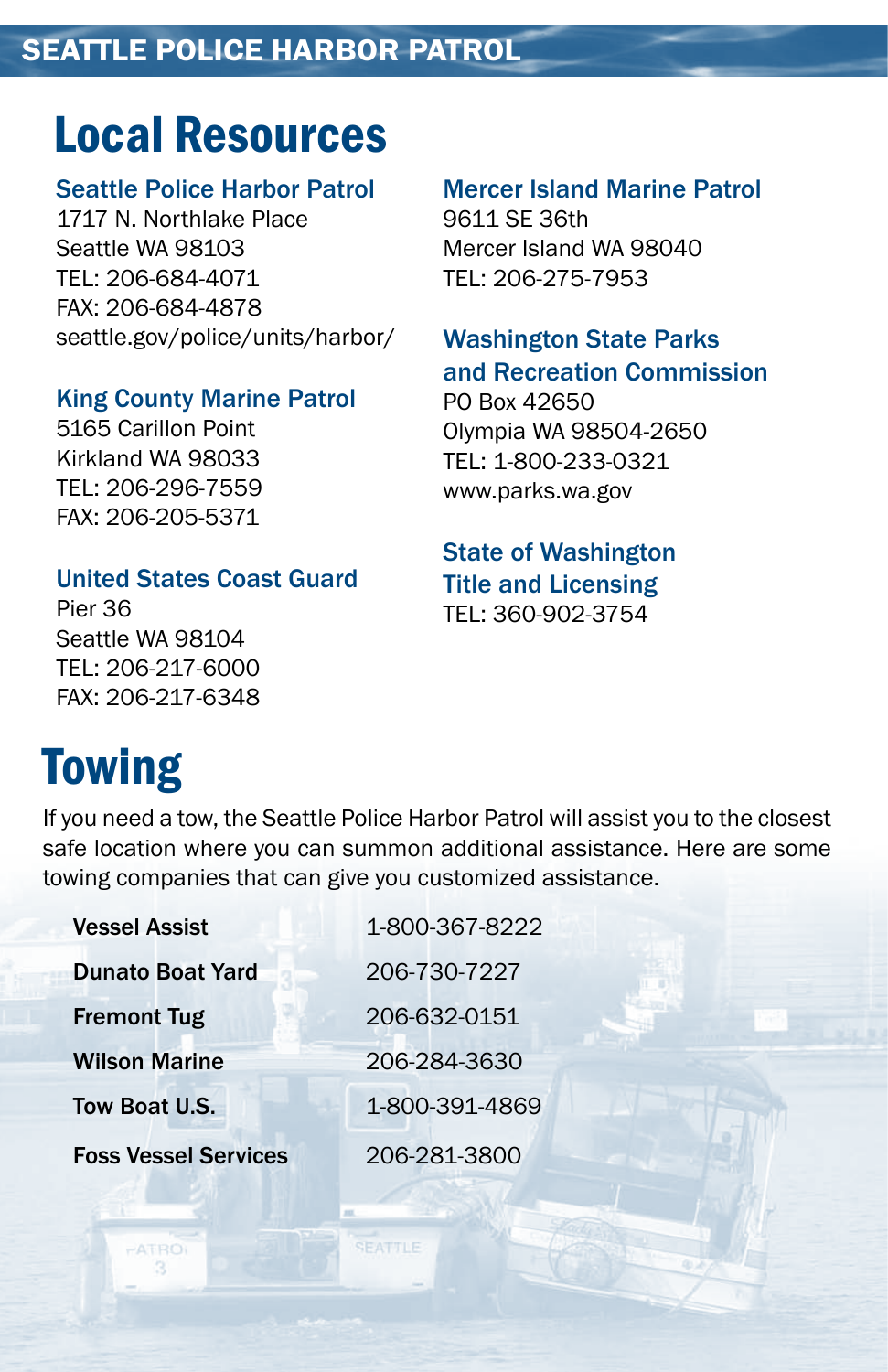# Table of Contents

### THE REQUIREMENTS

| Safety Equipment 4                                             |
|----------------------------------------------------------------|
| Reporting Accidents 5                                          |
| Licensing $\ldots \ldots \ldots \ldots \ldots \ldots \ldots 6$ |
| Marine Ordinances  7                                           |
| <b>WATER TRAFFIC &amp; SERVICES</b>                            |
| Speed Regulations  8                                           |
| Rules of the Road 9                                            |
| Water Sport Rules 10                                           |
| Alcohol, the Water and You 11                                  |
| Avoid Pollution  12                                            |
| Communications and Channels 14                                 |
| Bridge Opening and Raising. 15                                 |
| The Locks 16                                                   |
| The Ship Canal $\ldots \ldots \ldots \ldots \ldots 17$         |
| VALID CAFFTV                                                   |

### YOUR SAFETY

| Water Safety and Boating Tips18 |  |
|---------------------------------|--|
| Prevent Property Crimes 19      |  |

### About this Booklet

This booklet has been prepared for you by the Seattle Police Department for your boating and water safety. You will find charts of regional waters, explanations of local laws, equipment and licensing requirements, and answers to frequently asked questions, including a directory of local marine safety agencies.



Please note this 2008 "Seattle Water & Boating Regulations & Information" booklet replaces the outdated "Boating Regulations and Information for Seattle Waters" booklets.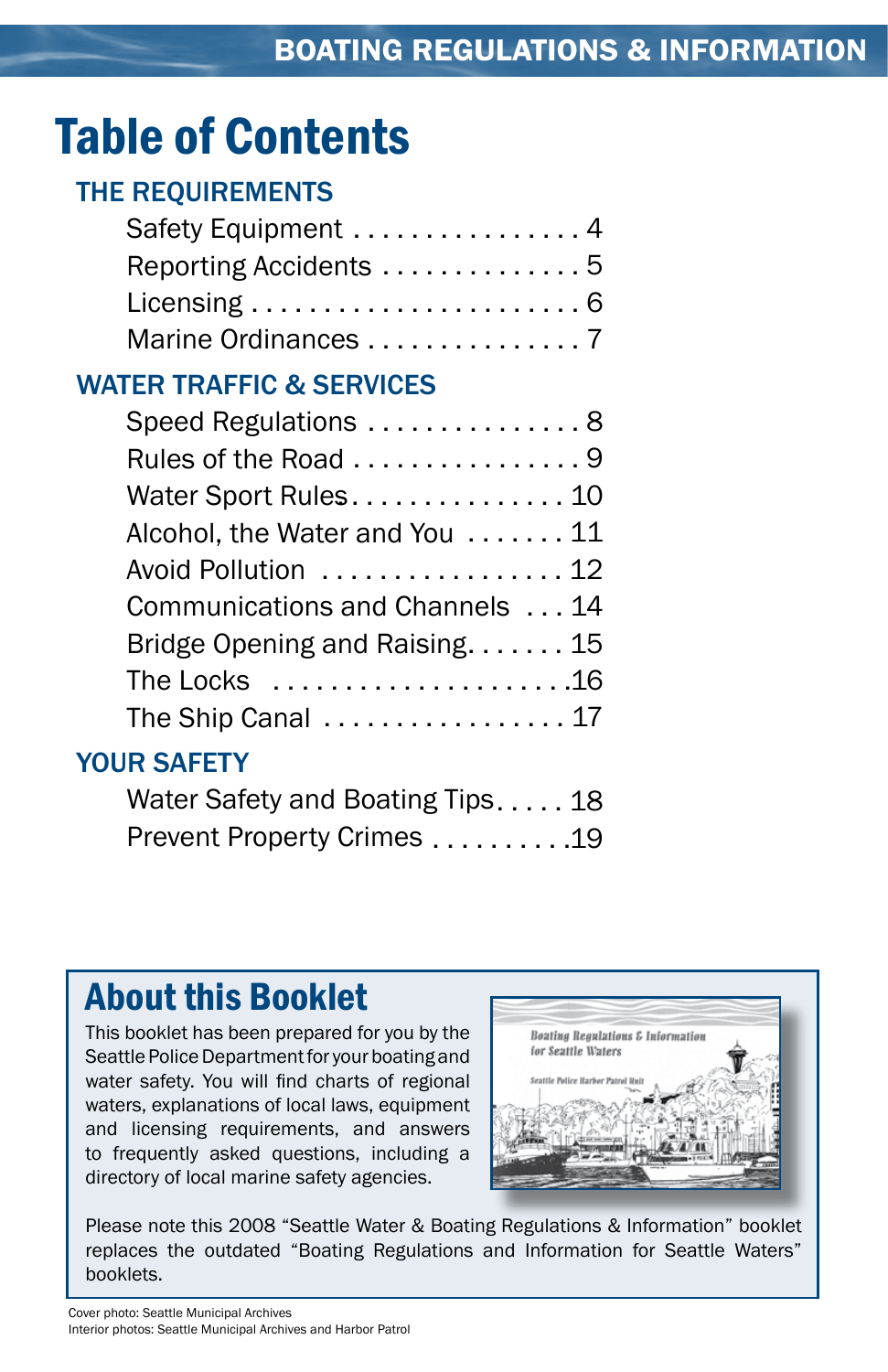# Safety Equipment

Federal law requires your boat to be equipped with certain safety equipment.

### Personal Flotation Devices

- You must have at least one, readily accessible, wearable life jacket of the correct size, per person on all recreational boats. This includes boats less than 16'/feet. *(Effective May 1, 1995)* •
- Boats 16' and longer must carry at least one, wearable life jacket of the correct size, per person. You must also carry one throwable device. *(Type IV PFD)* •
- By state law, children 12 years old and under must wear life jackets when on the open deck or open cockpit of boats less than 19'. *(Effective July 25, 1999)* •

### Sound Producing Devices

- Boats under 16' are not required to carry a sound producing device, but some type of horn or whistle is recommended. •
- Boats 16' to 39' are required to carry a device capable of efficiently producing sound, e.g., horn, whistle, etc. •
- Boats 39' to 65' are required to carry a whistle audible for one-half mile, and bell with a round, bell tone. •

### Fire Extinguishers

All motorized boats with compartments where explosive or flammable vapors can be trapped and boats with permanently installed fuel tanks must carry at least the following number of "B-I" type fire extinguishers:

- Under 26' 1 extinguisher •
- 26' to 40' 2 extinguishers •
- 40' to 65' 3 extinguishers •

### Flame Control and Ventilation

Boats with inboard engines and using gasoline as fuel must be equipped with a Coast Guard approved and serviceable backfire flame arrestor, an air and fuel induction system, and approved engine and fuel tank ventilation systems.

### Lighting Equipment

Boats operated from sunset to sunrise must show approved running lights. Small sailboats, rowboats and kayaks need only a flashlight or lantern to warn other boats. Larger boats need red and green sidelights and white lights as dictated by their size and configuration.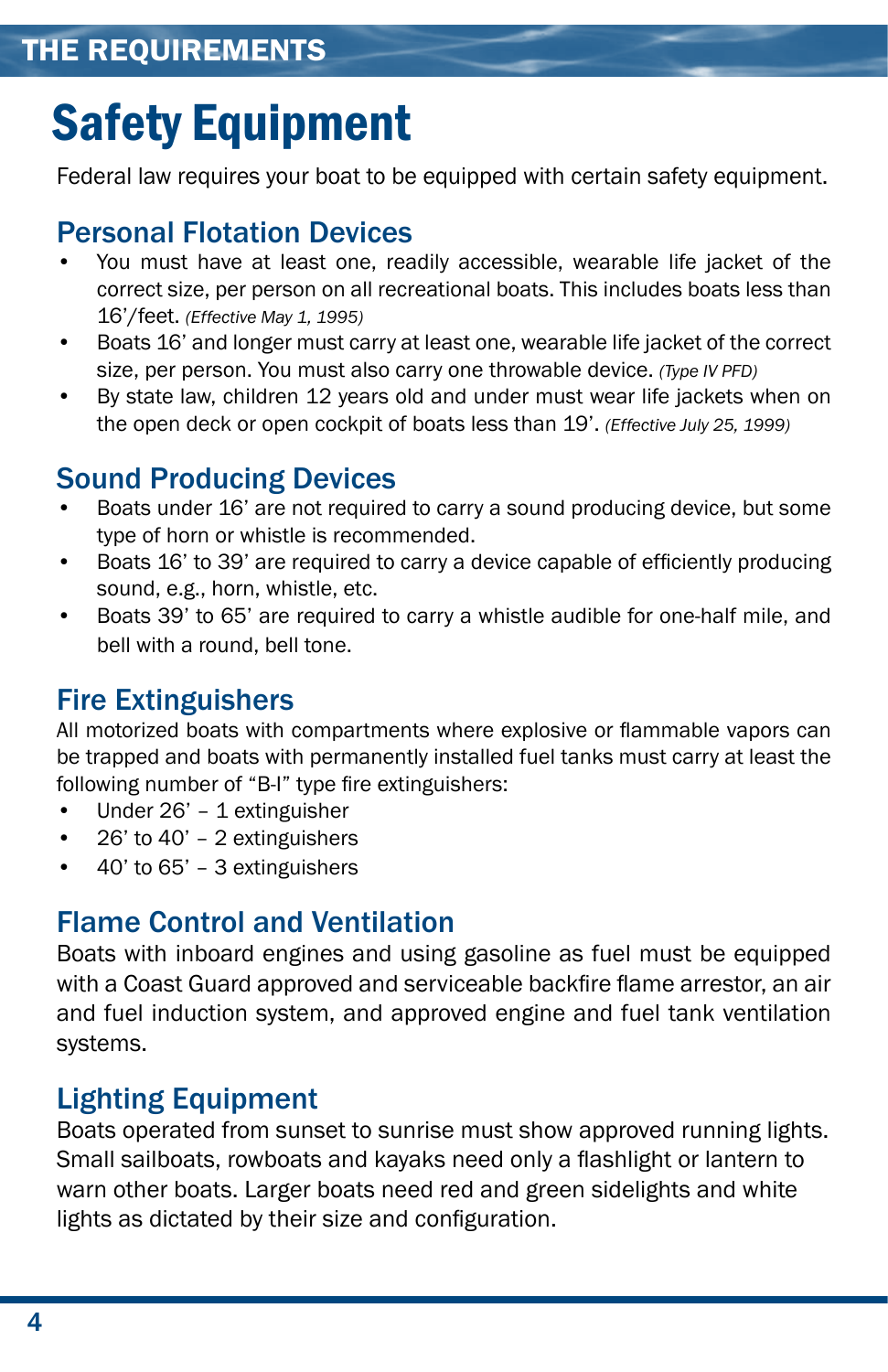# Reporting Accidents

It is often from the unpleasant and/or tragic experiences of others that the rest of us can best learn how to be safe on the water.

By law, a boat operator or owner must complete a Boat Accident Report when:

- There is damage of over \$500; •
- A person is injured and requires medical treatment beyond first aid; •
- There is loss of life; or •
- There is the disappearance of any person engaged in recreational boating. •

Boating Accident Report forms are available from the Seattle Police Harbor Patrol or the Washington State Department of Parks and Recreation.

Serious accidents, crimes or disappearances will be investigated by the Seattle Police Harbor Patrol or the agency having jurisdiction over the incident. If you are involved in a boating accident, you must offer practical assistance to save the people aboard the stricken vessel from danger when doing so, does not seriously endanger your own vessel and passengers.

The boating accident report you complete cannot be used against you. Reporting accidents and learning from them help save lives in the future. State law has a "Good Samaritan" clause for mariners who offer help in an emergency:

"Under no circumstances may the rendering of assistance or other compliance with this section be evidence of the liability of such operator for the collision, accident or casualty. Any person who gratuitously and in good faith renders assistance at the scene of a vessel collision, accident or other casualty, without objection of the person assisted, shall be not held liable for any civil damages as a result of the rendering of assistance or for any act or omission in providing or arranging salvage, towage, medical treatment, or other assistance, where the assisting persons act as any reasonable, prudent person would have acted under the same or similar circumstances."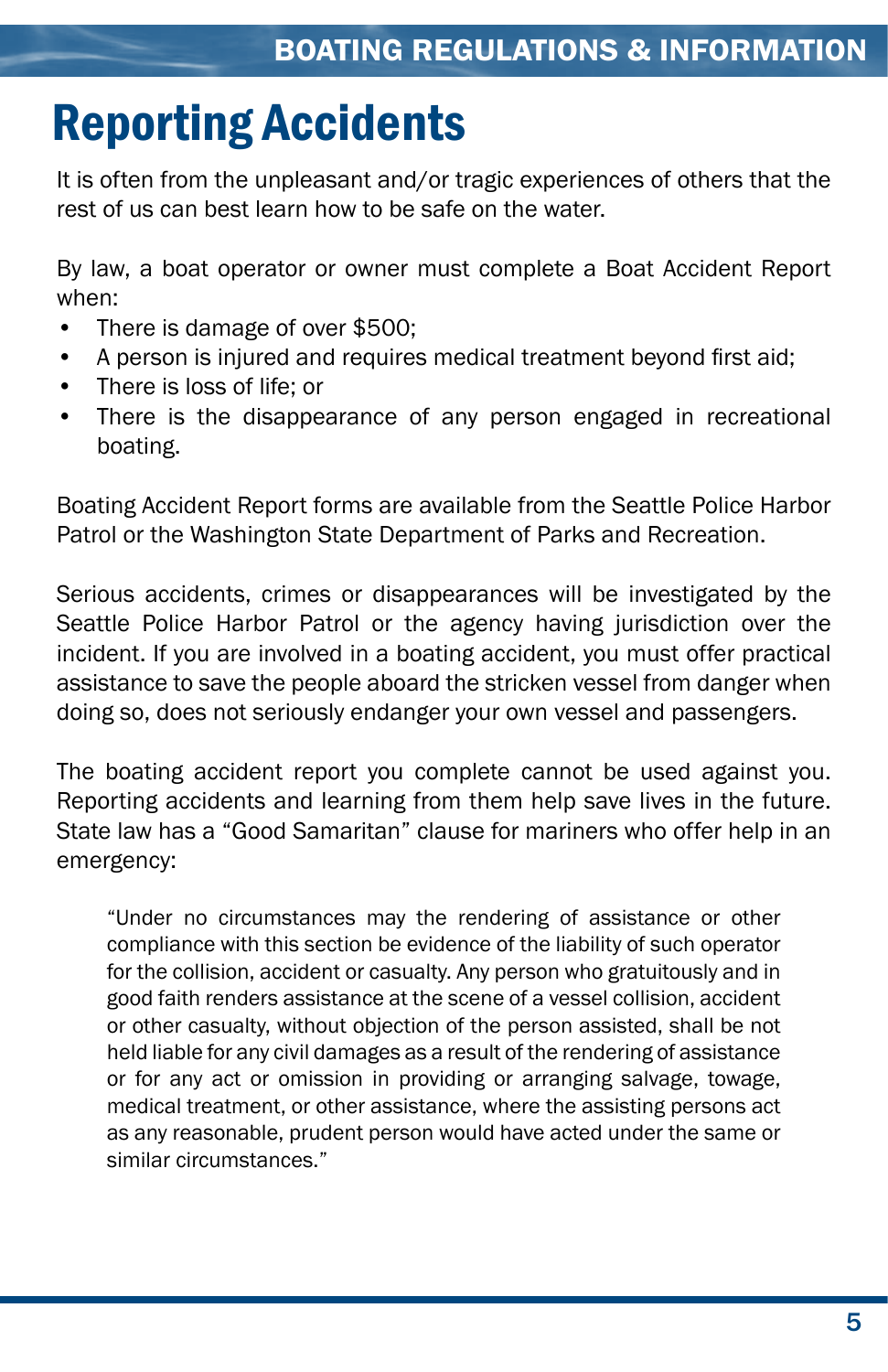# **Licensing**

#### Boat Registration

Most boats used in the Seattle area, which are federally regulated waters, require either federal documentation, state registration, or require both in some cases.

#### Documentation

- Boats over 5-tons are usually documented by the Coast Guard. If so documented, the boat must display its name and homeport as per Coast Guard regulations. If the boat is classified as a pleasure boat, it must also be registered with the state and display a current state decal. The display of state registration numbers is optional. •
- Boats documented with a pleasure classification and in commercial service such as a charter or time-share should display the State Department of Revenue registration decals. Any relevant documentation, registration or commercial service paperwork must be carried on board. •

#### Registration

- Non-documented boats must be registered and display the state number and current decal on the forward part of the hull, where clearly visible. The numbers must be of block style, at least 3" high and have enough color contrast to the hull for visibility. The registration certificate must be carried on board. •
- Registration effects all motorized boats and motorless sailboats on federal waters such as Puget Sound, Lake Union and Lake Washington. This includes jet skis and similar watercraft. Excluded are motorless sailboats boats under 16', human-powered boats, tender dinghies with under 10-HP motors used from vessel anchorage to shore, and foreign boats with customs cruising permit or in the temporary state of repair. •
- Boats for sale must display current dealer plates and may only be used for demonstration purposes. Registration may be purchased at any Washington State vehicle licensing agency. •

If you have questions regarding the licensing of your boat in King County, call the King County Vehicle/Vessel Licensing Department at 206-296-4000.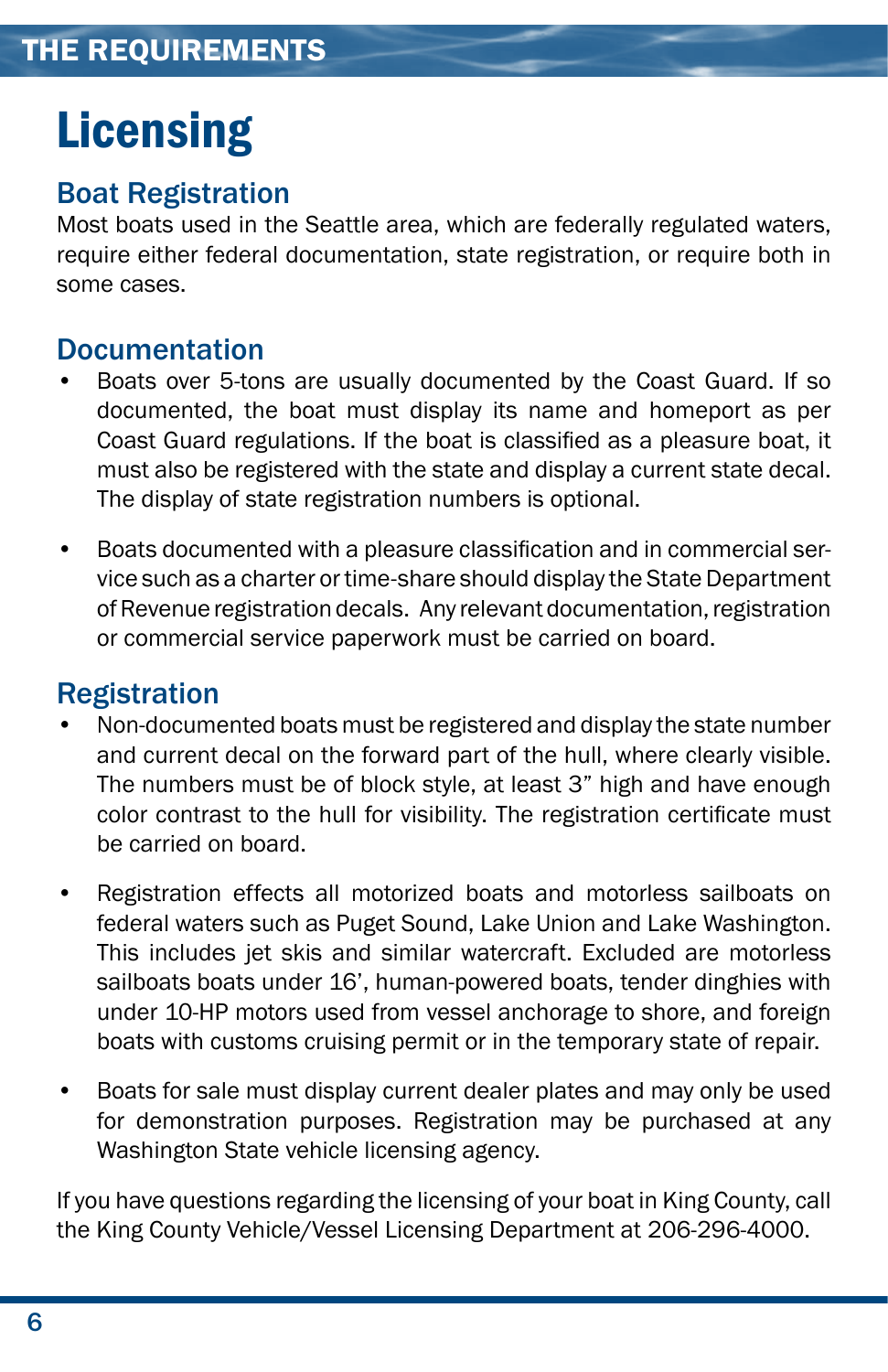# Marine Ordinances

Federal, state and local law enforcement officers are empowered to stop, board and inspect your boat in the interest of safety and law enforcement. When necessary, these officers may prevent or terminate your voyage if equipment or safety problems exist. If you use common sense and have a reasonable knowledge of the following marine laws, you will have a safe and enjoyable voyage. Please keep in mind that the following are only brief explanations of selected laws. They are not the actual ordinances, and are available upon request.

#### Negligent Operation

It is unlawful to operate a watercraft in a manner likely to endanger any person or property. You can be in violation of this ordinance if your wake, because of your speed, damages the property of others.

#### Reckless Operation

It is unlawful to intentionally operate a watercraft in a manner likely to endanger any person or property. You can be in violation by combining speed, alcohol and driving close to objects and people.

### Bright Lights

It is unlawful to shine bright lights at boats underway, except in emergencies. Do not use docking lights while underway.

#### **Overpowering**

It is unlawful to exceed boat design limitations by using oversize engines.

### **Overloading**

It is unlawful to carry passengers or cargo beyond the safe capacity of the boat. It is also unlawful to carry passengers in an unsafe manner, such as bow riding without sufficient railing, riding on the gunwale or riding on the transom.

#### Intoxication

It is unlawful to operate or be in physical control of any watercraft when under the influence of alcohol or drugs. Standards of being under the influence are much the same as those used in the case of driving under the influence.

### Pollution

It is unlawful to dump any type of trash, oil or any other debris in any body of water.

### Motor Boats Prohibited

Only authorized motor boats are allowed in the Washington Park Arboretum and Green Lake.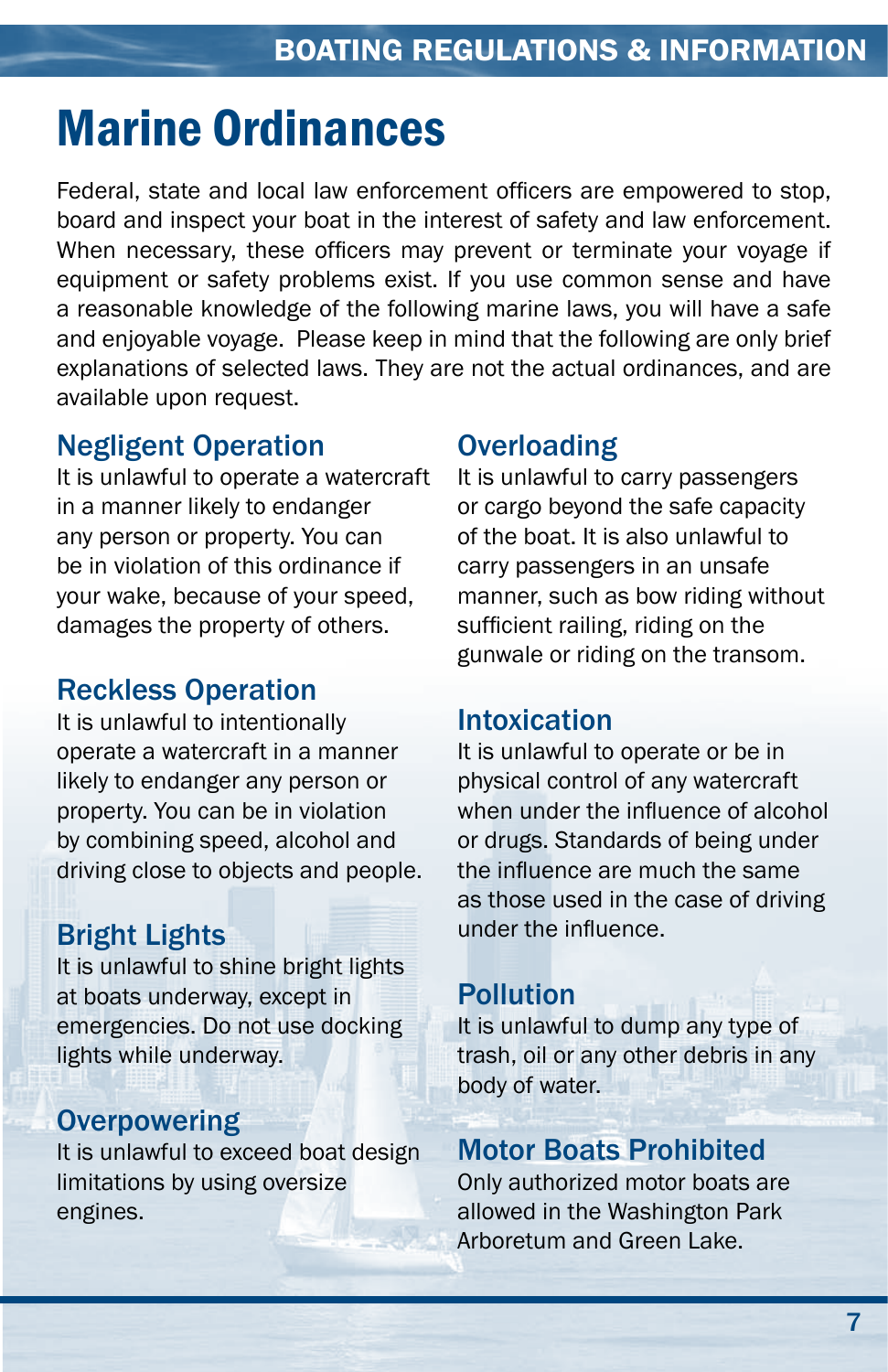# Speed Regulations

Speed regulations have been established to reduce personal injuries and property damage. The bodies of water in Seattle have seen a steady increase in boat traffic, as well as other uses. In many cases, the speed limit may be too fast, depending on other traffic and the size and wake characteristics of your boat.

You should be aware that you are responsible for your wake, even if you are traveling at or below the speed limit. Exercise common sense and courtesy at all times.

- Lake Washington: 7-knots (8-MPH) within 100-yards of shore, docks, bridges, or other fixed objects. In Andrews Bay, the speed limit is 3 knots. •
- Lake Washington Ship Canal: This includes all waters between Webster Point and the outer marker at Shilshole Bay. Unless posted, the speed limit is 7-knots. •
- Lake Union Test Course: This is a daytime operation course and is designed for boat mechanics to test their boats. The test course is not recommended for large boats due to the potential for wake damage along the shore. There is no speed limit within the test course. Travel must be east/west or west/east only. No high-speed turns are allowed, and you must be inside the buoys. The course is not to be used to see how fast your boat will run or to blow the engine carbon out. The boat operator is still responsible for damage caused by their wake. •
- Government Locks: As posted, reduce speed to 4-knots in the vicinity of the locks. •
- Duwamish River: 7-knots throughout the river. •
- Shilshole Bay and Elliott Bay: The speed limit is 7-knots within 200 yards of shore or any shore installation. •
- Andrews Bay: This area is a 3-knot zone, and is recognized by the area West from the North tangent of Bailey Peninsula. •
- Rainier Beach: This area is a 3-knot zone, and is marked by buoys 100 yards from shore. Roughly, it is an area between South Henderson and South Carver Streets if they were extended into the water. •
- Wetmore Cove: This is a 3-knot zone, and is recognized by the area from the North tangent of Sayres Park. •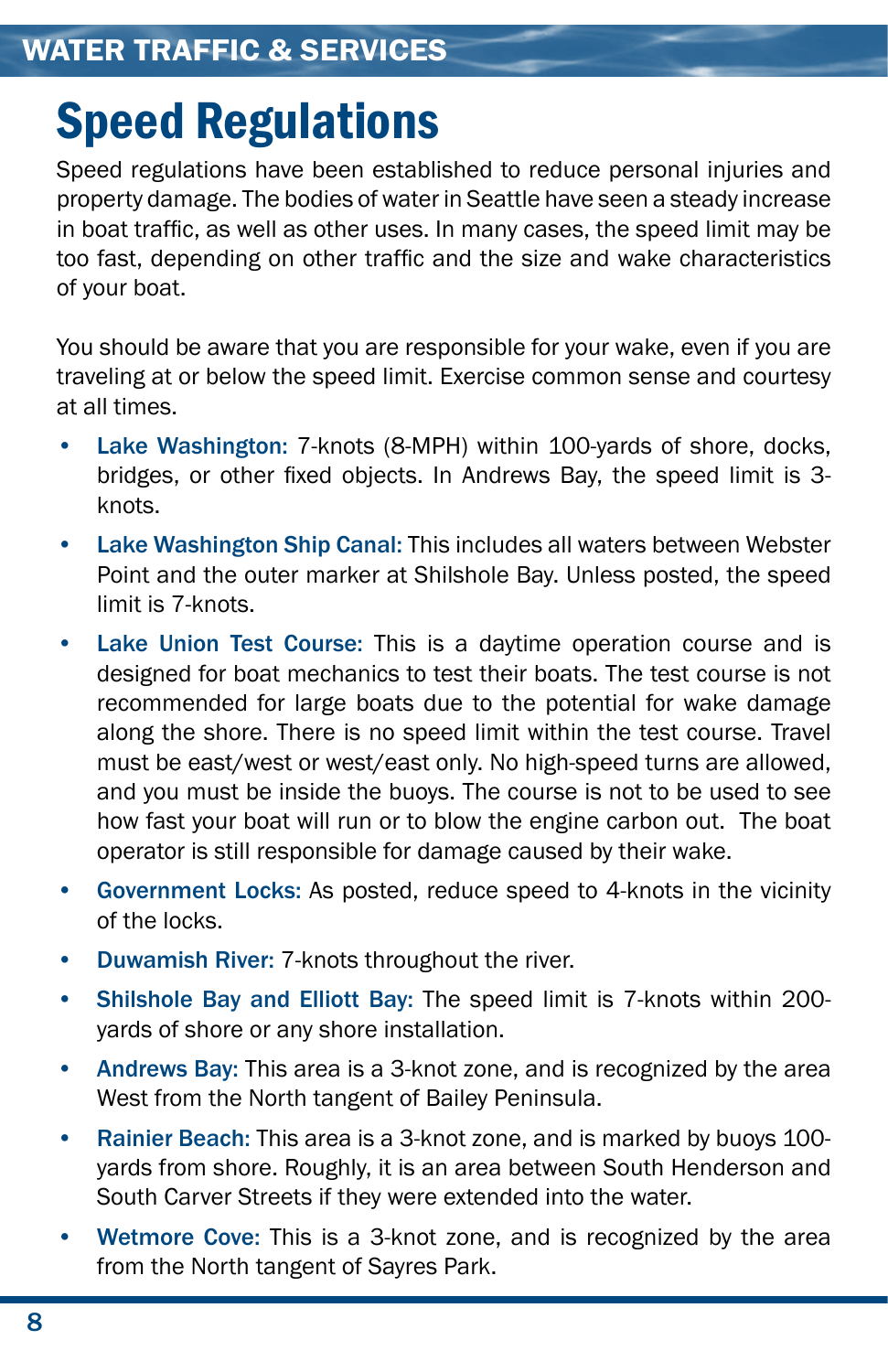# Rules of the Road

Once you launch your boat remember there are rules of the road for water traffic, as there are for ground traffic. It's important you know and obey both.

Sailboats under sail and rowboats almost always have the right of way. Stay clear of them, remembering that



your wake can give them trouble. The largest single complaint one boater has against another is the nuisance and damage caused by the boat's wake. Stay away from commercial and large vessels. It's easier for you to miss them than for them to maneuver around you.

A boat approaching your right or starboard side from dead ahead to roughly 112.5° toward your stern has the right of way. When another boat approaches you in this area, it's your job to avoid a collision.

The boat with the right of way must – in all cases – maintain its speed and course, unless a collision is imminent. Only then should you slow down or change course.

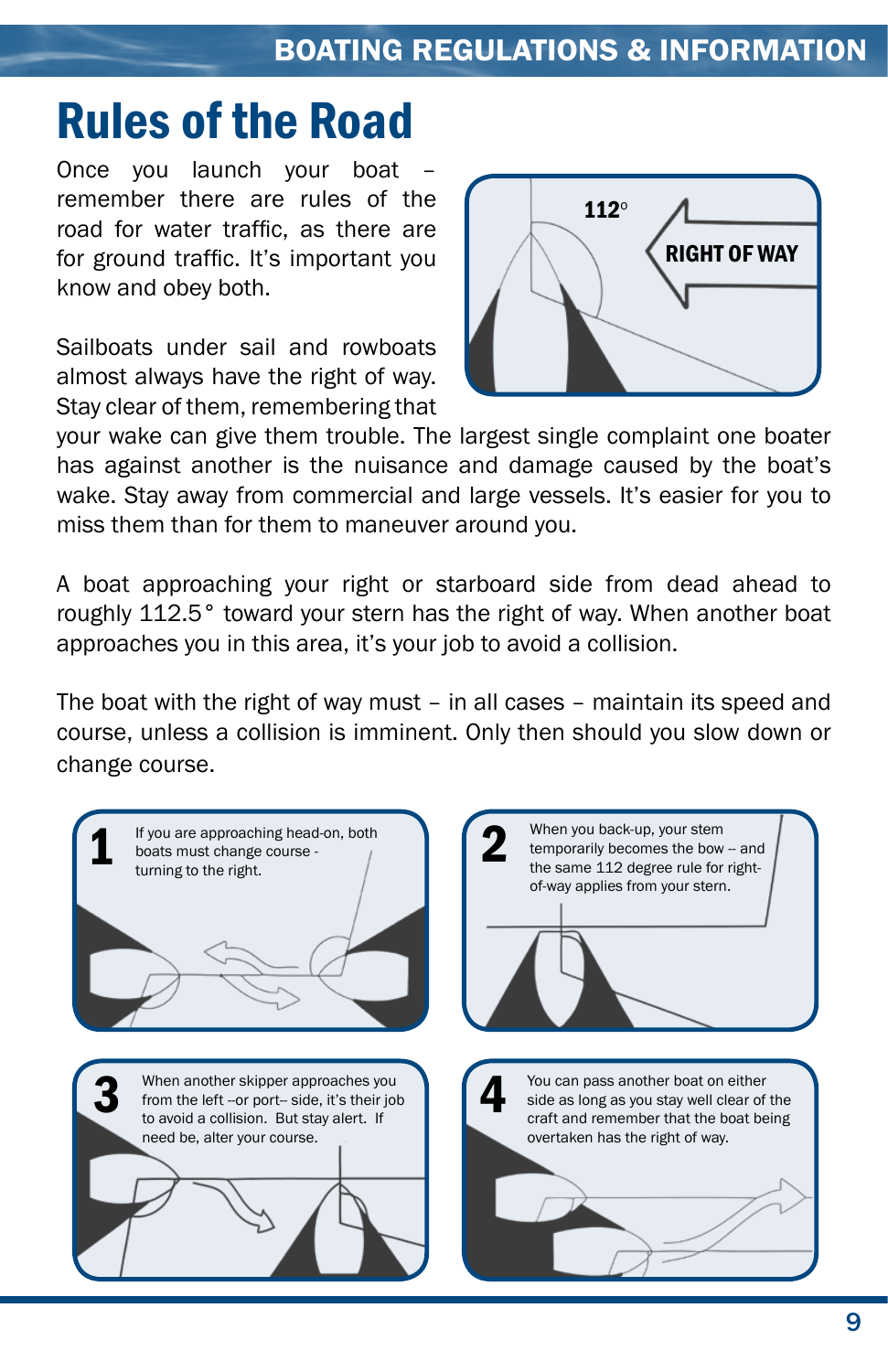# Water Sport Rules

### Swimming

- Swimmers must remain within 50' of shore or docks unless in a marked swimming area or closely accompanied by a boat. •
- The boat must be within 25' and have a personal flotation device for the swimmer. •
- In no case, should anyone swim near a boat ramp or in the Ship Canal. •

### Skin/Scuba Diving

Diving is restricted to daylight hours – and the dive site must be marked with a dive flag. Unless authorized by the Seattle Police Harbor Patrol, the following areas are off limits to divers:

- Areas within 300' of any ferry dock, boat ramp or patrolled swimming beach. •
- Elliott Bay, east of a line drawn between the northwest corner of Harbor Island and Pier 91. •
- Lake Washington Ship Canal from Shilshole Bay outer marker to Lake Washington. •
- Shilshole Bay Marina. •
- 100-yards of the NOAA Facility at Sand Point. •

### Water Skiing

- There must be two competent people in the boat, with one competent observer. The operator and skier must act in a prudent manner. •
- Skiers must wear a personal flotation device and when the skier is in the water, a 1'x1' red flag on a 2-foot staff must be displayed. •
- Skiing is limited to daylight hours from sunrise to sunset. •
- Skiing regulations also apply to pulling people on tubes, boards and other similar devices. •
- Skiing is prohibited within 100-yards of shore or fixed objects in Lake Washington and within 200-yards of shore or the Ship Canal in Union Bay, unless the skier is being pulled straight out from shore or being returned to same right angle. •
- Skiing is prohibited in Shilshole Bay and the Ship Canal that includes Portage Bay, Lake Union and Salmon Bay. •
- Skiing is also prohibited in other saltwater areas within 200-yards of shore or fixed objects, unless pulling straight out and/or returning at right angles. •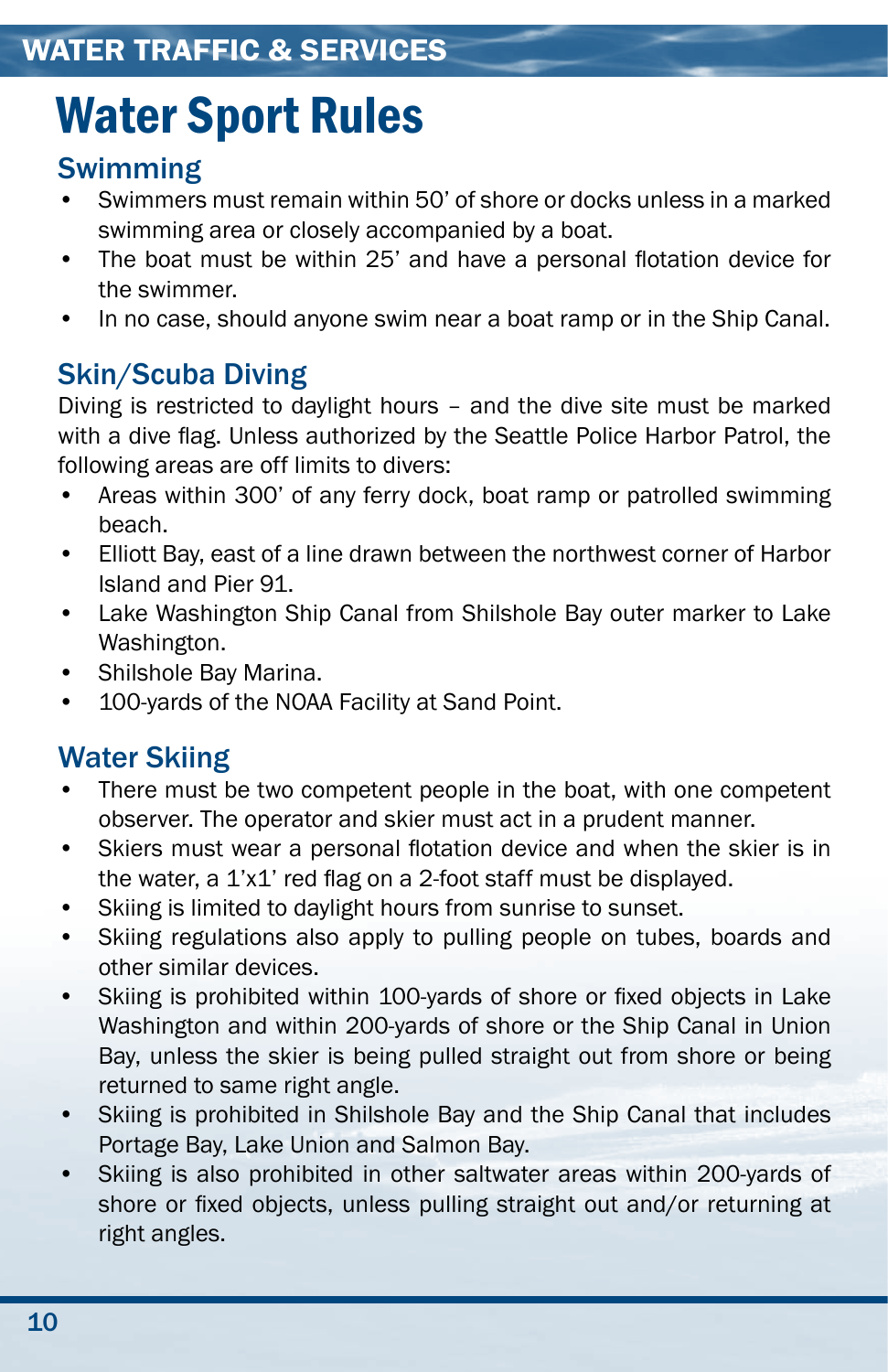#### Water Sport Craft

Rafts, tubes, air mattresses, and sailboards are considered water toys when used within 50' of shore or accompanying boat. Outside the 50' area, they are treated as watercraft and subject to watercraft equipment requirements.

# Alcohol, the Water and You

Boats, water and alcohol do not mix. We have found the average weekend boater has minimal knowledge about the relative effects of alcohol as it pertains to boating. Here are some facts:

- The effects of just two to three drinks, when magnified by the sun, wind, glare, noise, and vibration you encounter on the water can put you and your passengers in danger. •
- Most boating deaths that occur under ideal conditions are alcohol related and involve drowning. •
- Sixty percent of fatal boating collisions are alcohol related and caused by carelessness. •

Alcohol promotes a false sense of ability and causes boaters to attempt surprising acts. Your ability to judge speed and distance, and recognize danger and act appropriately, is greatly reduced by alcohol. If you are intoxicated:

- You are likely to swim down or away from safety if you fall overboard. •
- Alcohol hastens hypothermia (heat loss) and reduces your survival time in cold water. •
- Alcohol reduces the chances of a successful resuscitation in a near drowning situation. •

Operating a boat while under the influence of intoxicants is illegal.

The Seattle Police Harbor Patrol and all other local marine law enforcement agencies actively enforce this law. So don't let a few drinks make your voyage an unhappy one, or worse, a tragic one.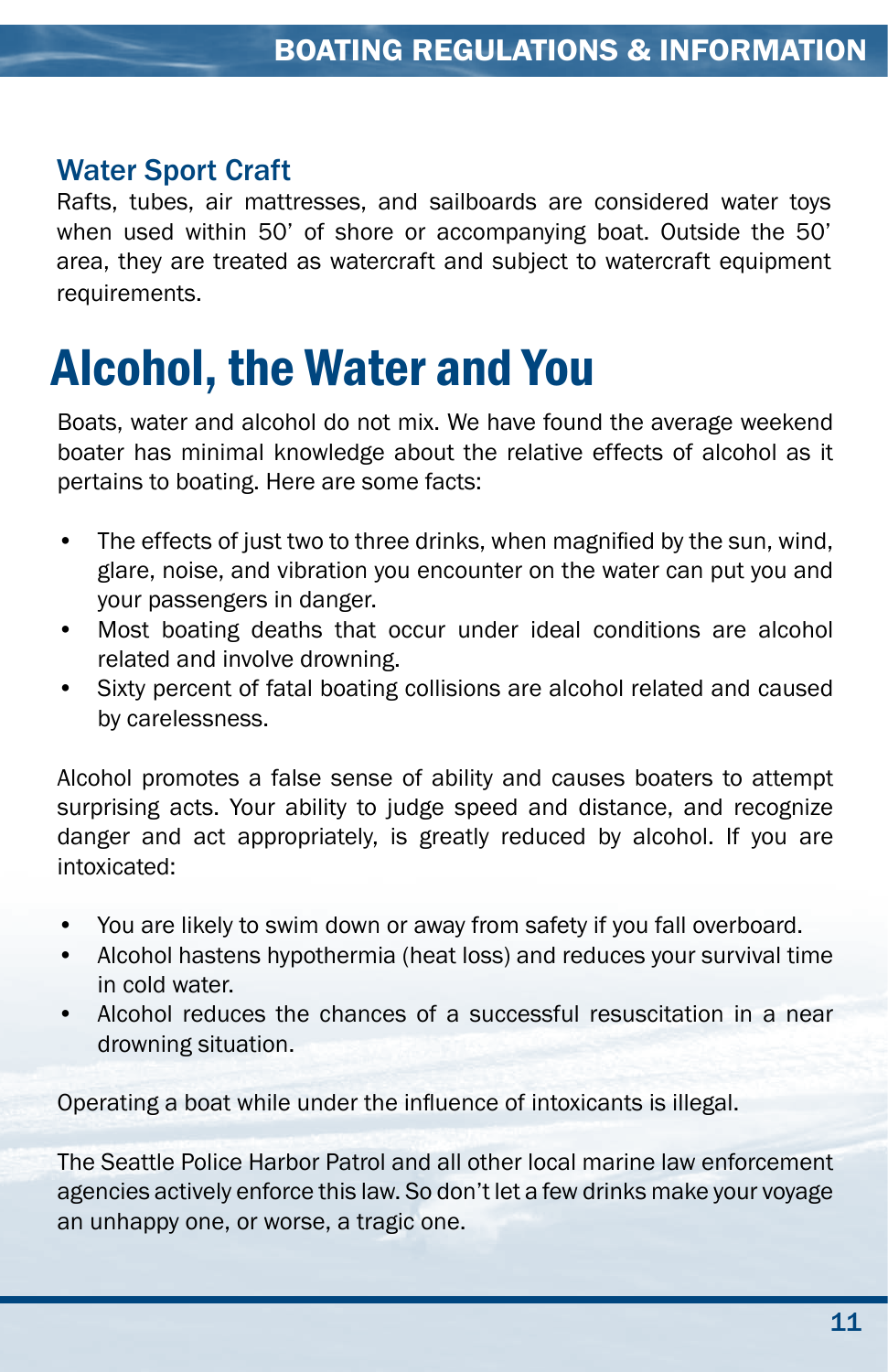# Avoid Pollution

#### Sewage

Problem – Untreated sewage dumped in the water can contain diseasecausing organisms. Boaters who eat shellfish contaminated with sewage may be exposed to diseases. Don't discharge sewage into confined bays.

Solution – Equip your boat with a sewage treatment device or holding tank for toilet wastes. If the boat doesn't have a toilet, carry a portable one. Dispose of the sewage properly at sewage dump or pump out stations. Avoid flushing even treated wastes in shallow waters because these waters may contain shellfish or be used for swimming. It is illegal to dump untreated sewage in the water. Violators could be subject to a \$200 fine.

#### Used Oil and Maintenance Wastes

Problem - Used oil, paints, solvents, and wood preservatives are often discarded in the water or in tideland areas. These chemicals can kill marine life. The surface layer of the water is home for the larval stages of some marine creatures. One pint of waste oil can produce a 1-acre oil slick containing toxic hydrocarbons and heavy metals, deadly to marine life. Just 1-gallon of oil dumped into 1 million-gallons of water will kill half of the exposed Dungeness crab larvae.

Solution – Keep an oil absorbent product of a pillow in the bilge to absorb oil. Recycle used oil. Call the Ecology Hotline at 1-800-RECYCLE for the nearest oil recycling facility. Be careful when using toxic chemicals around the water. Dispose of paints, anti-freeze and maintenance wastes safely on shore.

#### Marine Litter and Plastic Debris

Problem – Litter and debris, including plastic, Styrofoam, 6-pack rings, fishing line, and nets are often tossed over the side. Boat engines fail when plastic bags or nets are caught in propellers and cooling water intakes. Marine creatures and birds often starve after eating bits of floating plastic or Styrofoam, as they can get tangled and drown in lost or abandoned nets and/or 6-pack rings.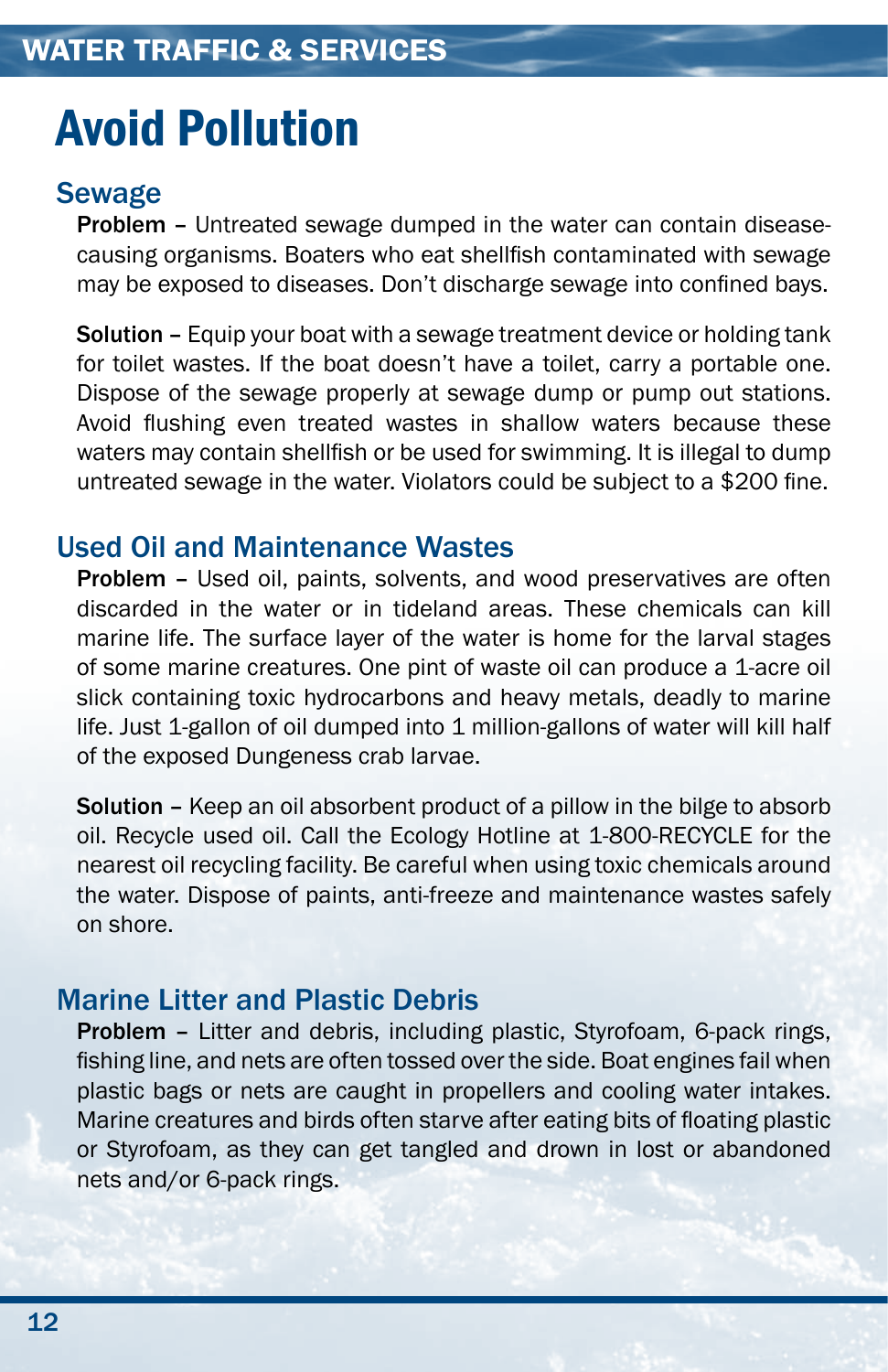Solution – Keep all waste onboard for later onshore disposal to avoid a fine. According to Washington State law, you are required to keep a trash receptacle onboard so that no debris is discarded, washed or blown overboard. Encourage your port authority or marina operator to provide convenient dockside disposal facilities.

| <b>Boat Sewage Disposal Locations</b>            |              |
|--------------------------------------------------|--------------|
| <b>Ballard Mill Marina (ST PT)</b><br>Seattle WA | 206-789-4777 |
| Morrison's Northstar Marina (PT)<br>Seattle WA   | 206-284-6600 |
| <b>Elliott Bay Marine (ST PT)</b><br>Seattle WA  | 206-285-4817 |
| <b>Marina Mart Moorings (ST)</b><br>Seattle WA   | 206-447-5575 |
| Parkshore Marina (ST)<br>Seattle WA              | 206-725-3330 |
| <b>Carillon Point (ST DS)</b><br>Kirkland WA     | 425-822-1110 |
| Harbor Village Marina (ST)<br>Kenmore WA         | 425-485-7557 |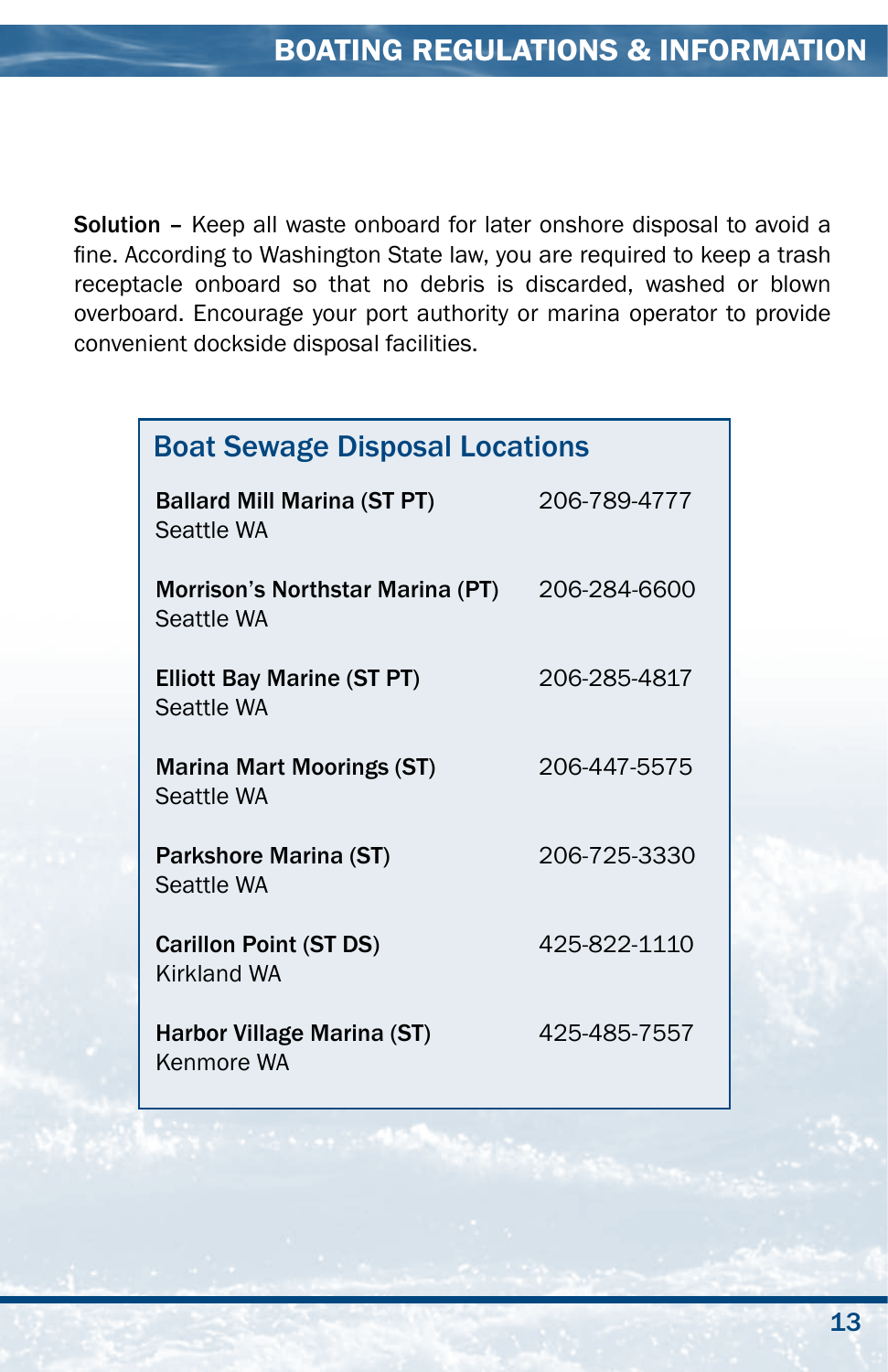# Communications and Channels

The Seattle Police Harbor Patrol and other marine law enforcement agencies in the Seattle area monitor VHF Radio Marine Channel 16. The U.S. Coast Guard uses VHF 16 to broadcast information to boaters. They are prefaced by alert words that require your attention.

**Mayday –** This means a ship is in distress and there is an immediate danger to life and/or property. You must render assistance if you are in the area of a vessel calling Mayday.

**Pan-pan –** (pronounced "Pahn-Pahn") This is used by the U.S. Coast Guard to broadcast information regarding ships in immediate need of assistance not amount to a Mayday.

**Security –** (pronounced "Securi-TAY") This is used by the U.S. Coast Guard to broadcast notices to boaters such as navigational hazards, weather changes, etc.

If your boat is equipped with a VHF radio, keep it on and tuned to Marine Channel 16. You could be in a position to help a boater in distress or even save a life.

If you have an emergency and use your VHF radio – remember that the help you get is only as good as the information you provide. Stay calm and be as accurate as you can.

|                 | <b>Channel Primary Use</b>                                                                                                                                                                              |
|-----------------|---------------------------------------------------------------------------------------------------------------------------------------------------------------------------------------------------------|
| 16              | Distress and calling frequency only.<br>Do not converse on this channel.                                                                                                                                |
| 13              | Bridges and locks (low power only). For routine passage, wait in<br>line. There is no need to radio the locks. Sailboats needing bridge<br>openings should use audible signals as posted on the bridge. |
| 68,69,<br>70,72 | Ship-to-ship. Use Channel 16 to contact other ships. Once your<br>contact is successful, shift to Channel 68, 69, 70, or 72.                                                                            |
| 25,26           | Seattle Marine Operator (telephone calls).                                                                                                                                                              |
| 28              | Tacoma Marine Operator (telephone calls).                                                                                                                                                               |

#### Marine Channels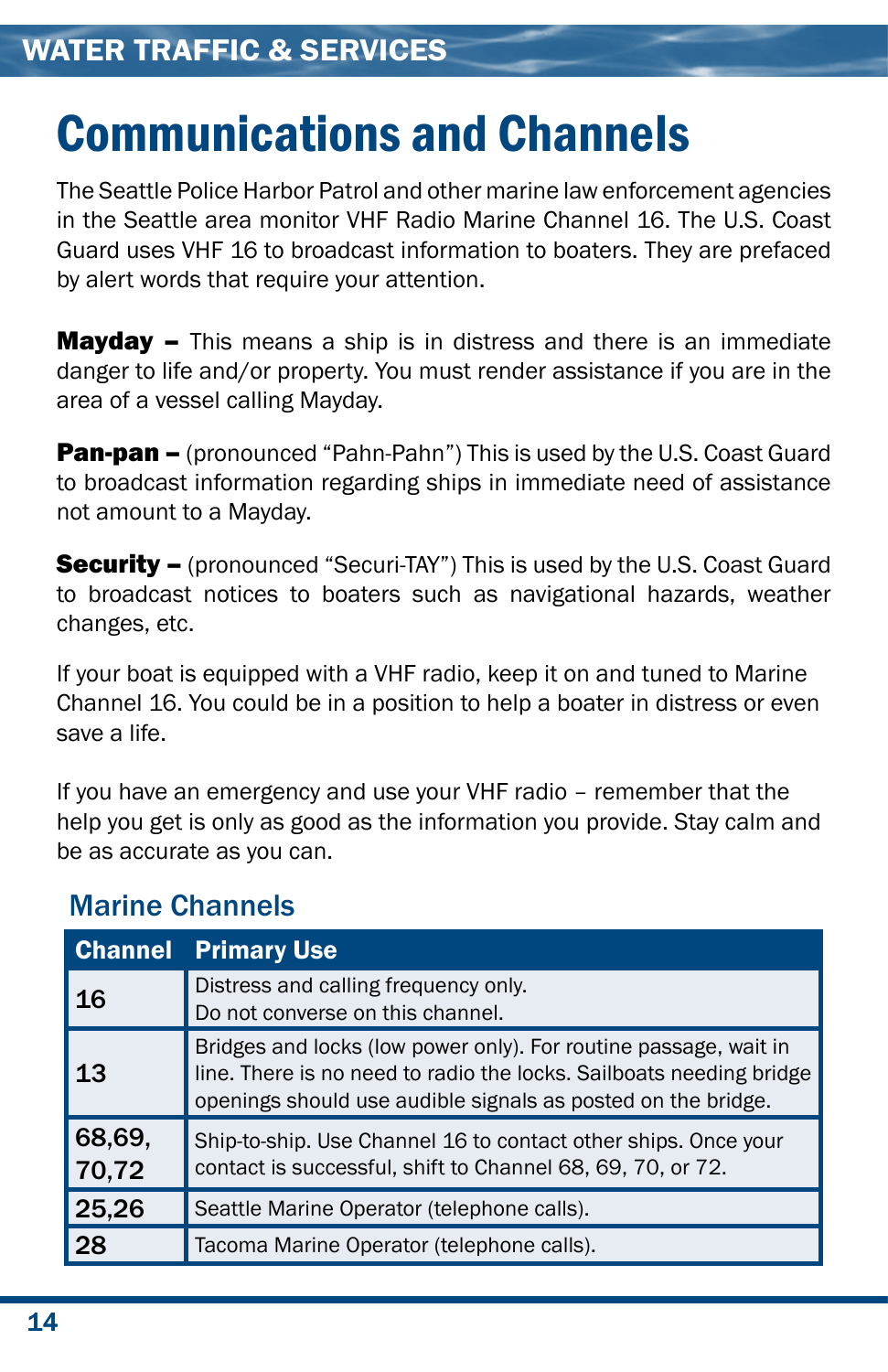VHF channels are important tools used in case of emergencies as well as convenience, and are monitored by the Federal Communications Commission (FCC). The FCC is the authority to provide instructions regarding VHF channels and enforce rules and regulations appropriately.

# Bridge Opening and Raising

If you are in a large vessel or sailboat, you may have to ask as many as six bridges to be raised. You should know the height of your mast and be prepared to signal the bridge tender at least 100-yards from the bridge.

Burlington Northern Bridge 206-784-2976 Clearance 43' at high tide

Ballard Bridge\* 206-282-9525 Clearance 45'

Fremont Bridge\* 206-386-4234 Clearance 30'

University Bridge\* 206-684-4765 Clearance 44'

Montlake Bridge\*\* 206-684-4710 Clearance 46'

SR 520/Evergreen Point Floating Bridge 425-453-3073 Clearance 54' East side Clearance 45' West side *Note: Use 1 and ½ hours before arrival to open bridge between 9 p.m. and 5 a.m.*

I-90/Mercer Island Floating Bridge 206-232-6174 Clearance 35' East and West center span

\*Normal closed periods are  $7 - 9$  a.m. and  $4 - 6$  p.m. Call 206-386-4251 or Marine Channel 13, 1-hour before arrival to open bridge between 11 p.m. and 7 a.m.

\*\* Montlake Bridge is closed on weekdays between 7 – 9 a.m. and 3:30 – 6 p.m. Scheduled openings on weekdays are on the hour and half-hour between 12:30 – 3:30 p.m. No scheduled closures on weekends or national holidays. Call 206-386-4251 or Marine Channel 13, 1 - hour before arrival to open bridge between 11 p.m. – 7 a.m.

Note: *Please keep in mind that Marine Channel 13 is for use in emergencies and only by commercial vessels.*

**RAIL**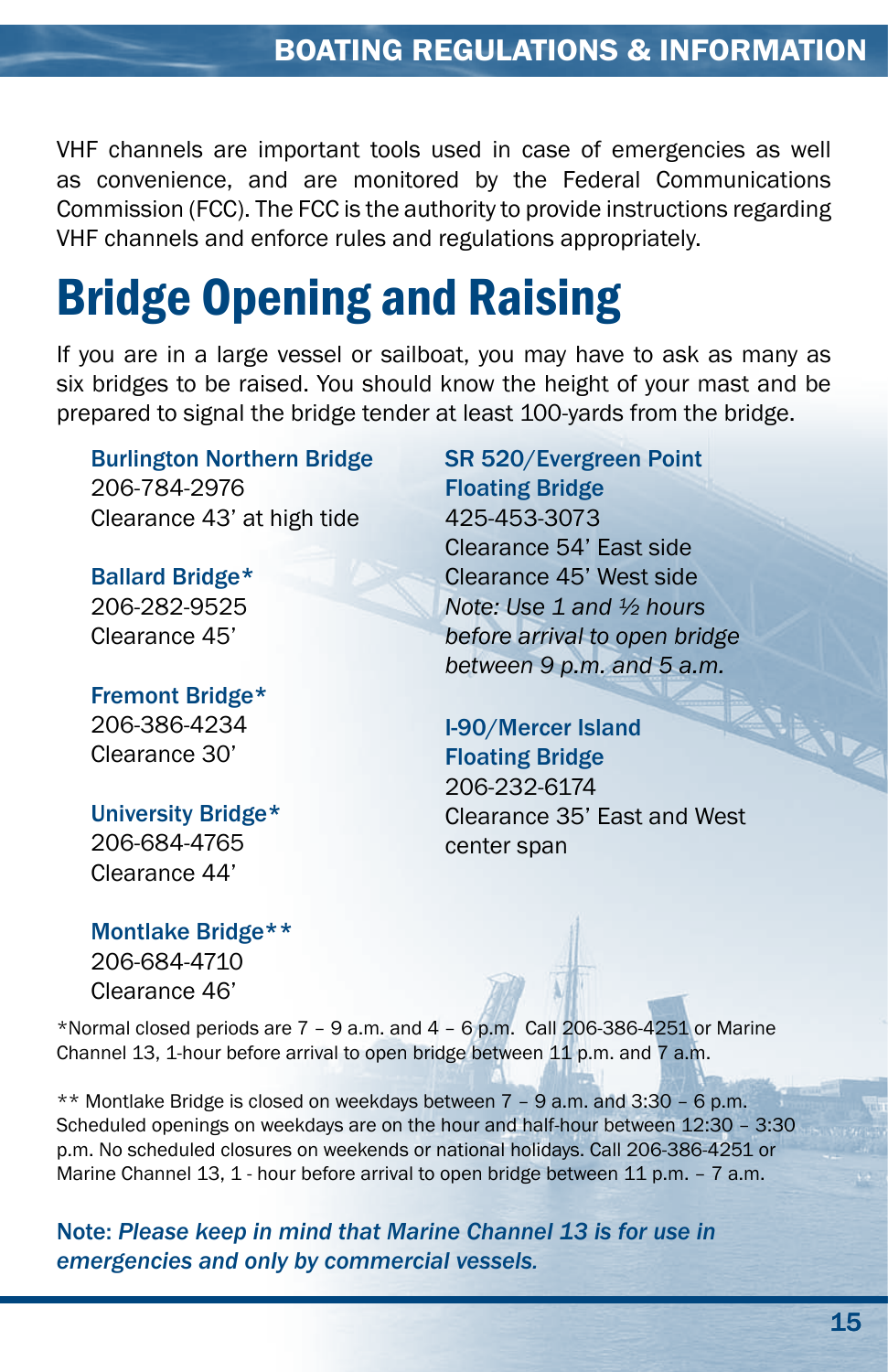## The Locks

As in all aspects of boating, common courtesy and good sense are a must. Traversing the locks can be a safe and fascinating experience, when the boat operator and crew pay attention to the lock officials. Remember to listen and obey all instructions from the lock officials.

The locks consist of two separate channels, commonly known as the small and large locks. Most pleasure boats pass through the small lock, but may be directed into the large lock during busy times. Guide walls or waiting areas are located at either end of the locks. Watch for traffic signals and listen for loudspeakers as lock officials direct you into the locks. Lock officials may change the order of entry into the locks due to priority and size considerations.

You may contact the locks at 206-783-7000 or Marine Channel 13.

#### Necessary Equipment

Your boat should be equipped with all required safety equipment and be in good mechanical condition. You will need at least two 50'-mooring lines, with a 12"-diameter eye on the end of each line. Sufficient fenders for both sides of your boat may also be needed.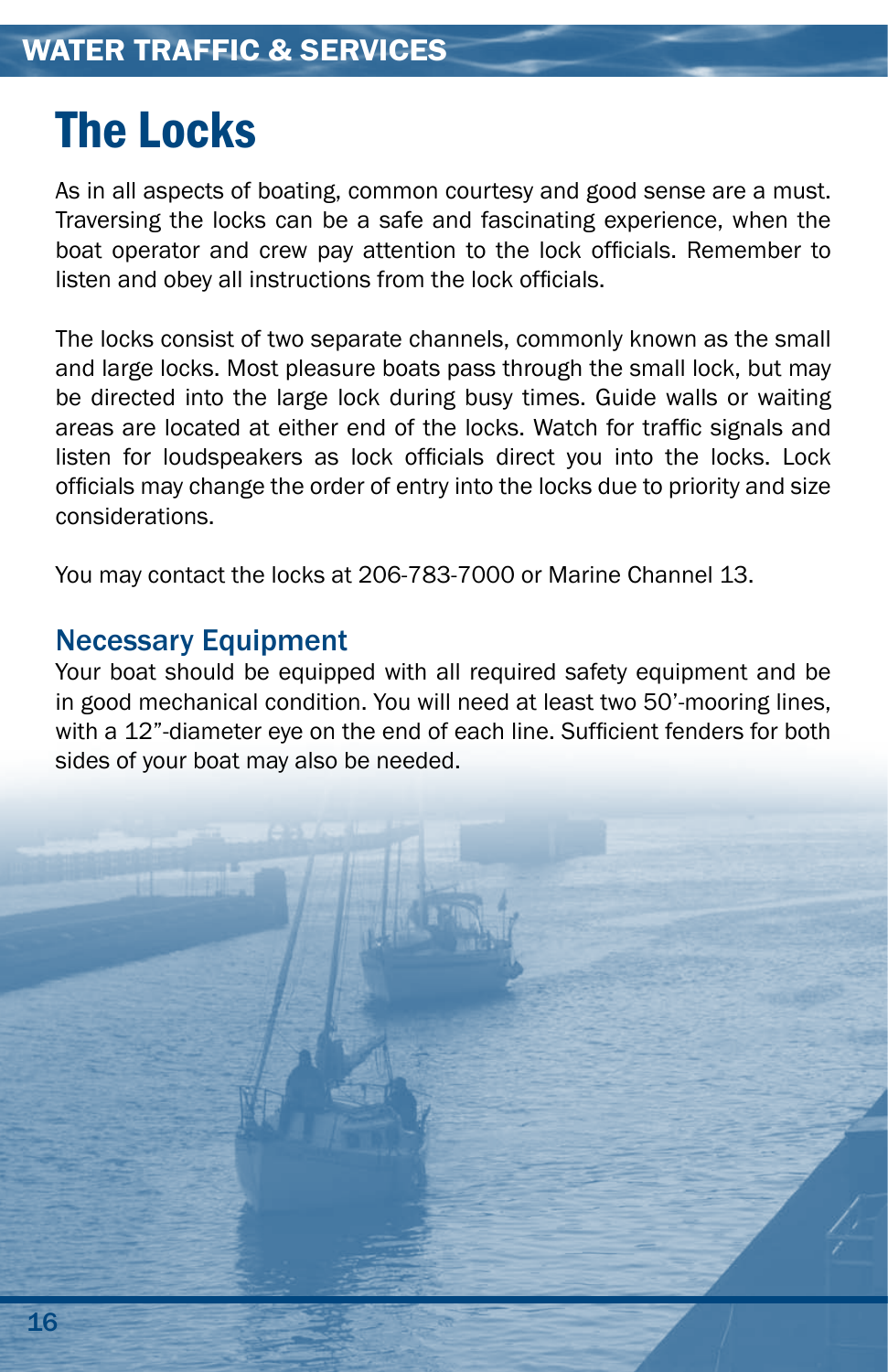### **BOATING REGULATIONS & INFORMATION**



### Locking Through

Be ready to tie up to either side and have lines and fenders laid out accordingly. If you have guests aboard who have never crewed through the locks, they should find out ahead of time as to what to expect. Station someone at the bow and the stern to handle lines.

Small Lock – You will be directed to tie to floating walls or to another boat. These floats are leveled with your boat, and you must stand by to pay out line if one should become stuck.

Large Lock – You will be directed to tie to stationary cleats by passing the 12"-eyes of your 50'-lines to a lock official, or you will be told to tie to another boat. You must stand by to pay out or take in line if tied to stationary cleats.

In the case of either lock, make sure your passengers are in a safe position. Stay aboard your boat and make sure your passengers do, too. Beware of strong currents in and around the locks. Do not untie until told to do so.

# The Ship Canal

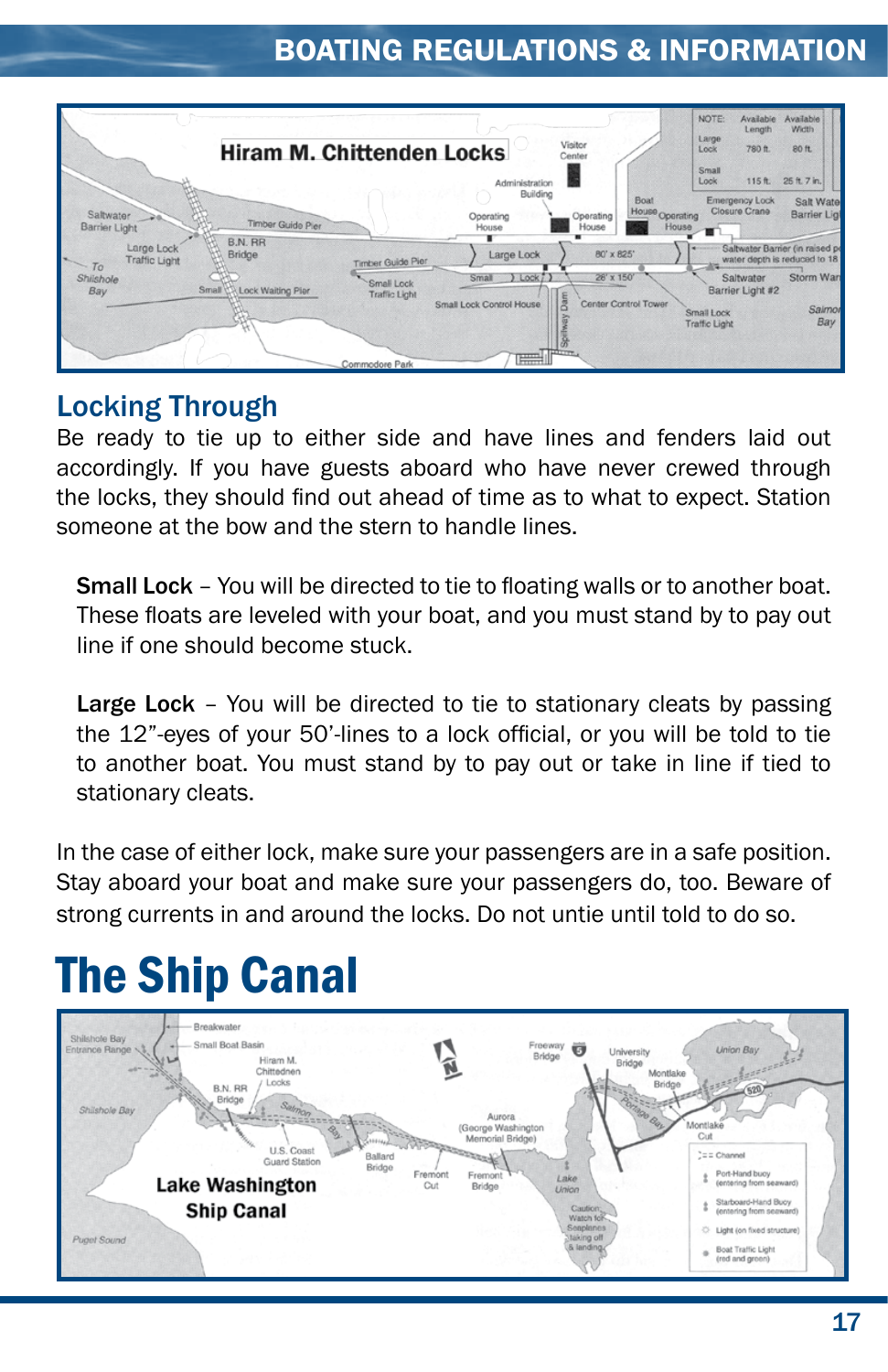# Water Safety and Boating Tips

- There is no record of a drowning in Seattle waters where the victim was wearing a personal flotation device. •
- Many boating mishaps occur because the operator was not aware of an imminent weather change. •
- Because of cold regional waters, you are in severe danger of cold water immersion, which can lead to shock, hypothermia and possible drowning in as little as 10 minutes. •
- Most marine gas stations are only open during normal business hours, with slightly longer summer hours. Check before departure. •
- Drawbridges won't open for boats on business days from 7 9 a.m. and from 4 – 6 p.m. After 11 p.m., you must call from a guide wall phone or on Marine Channel 13/low power to arrange for a bridge opening. •
	- Bridges won't open for sailboats under sail. •
	- Sailboats under sail do not have the right of way in narrow channels. •
	- Boaters should stay well away from scuba dive flags, since divers may stray from under them in murky waters and may surface at any time. •
	- Seattle Parks and Recreation prohibits pulling your boat up onto the beach at city parks. There are a few limited exceptions, check with Seattle Parks and Recreation for a complete list. •
	- The locations of anchorages are very limited, and the only general public anchorage is located at Andrews Bay. •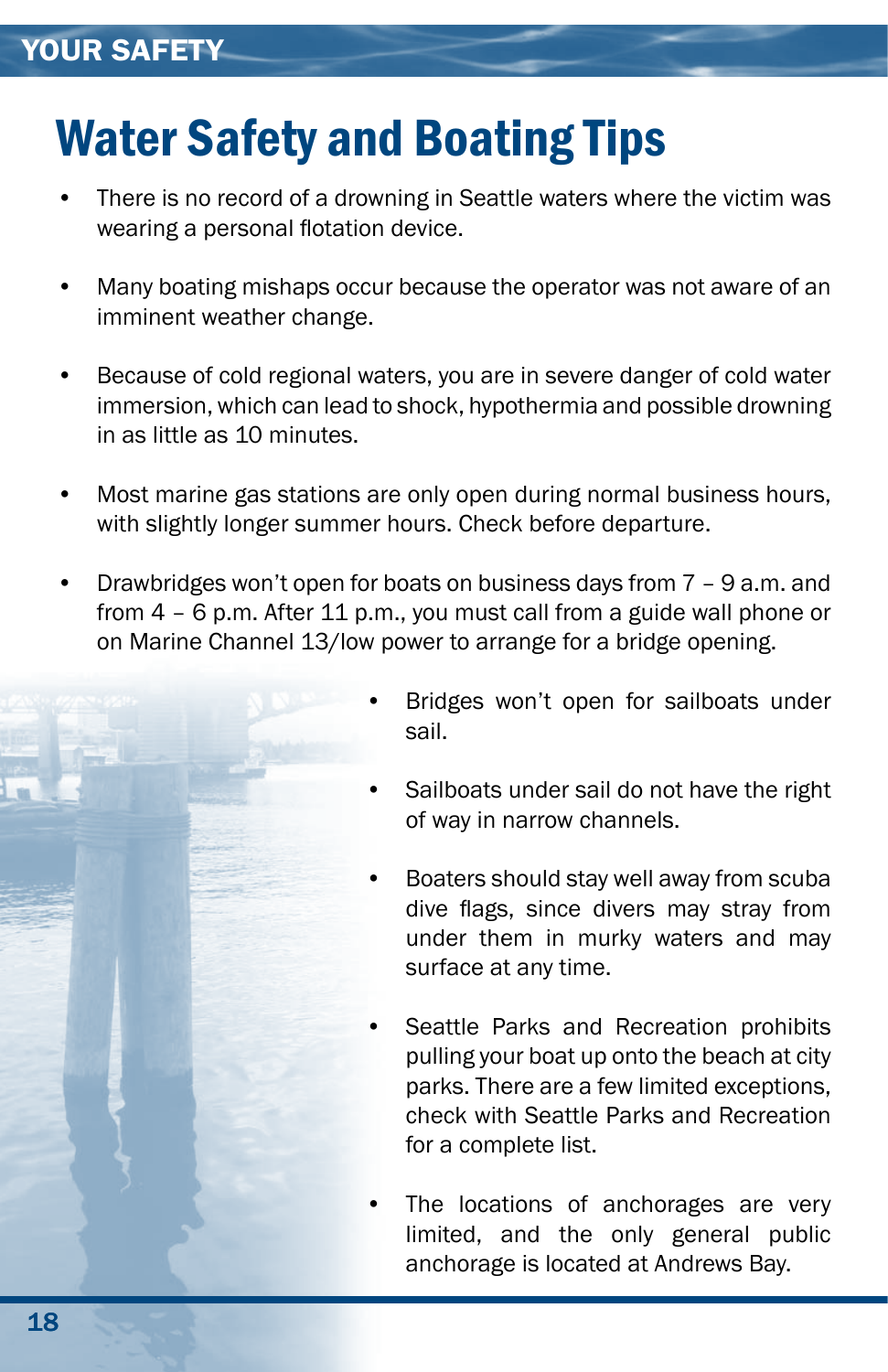- During Seafair races, Lake Washington from the I-90 floating bridge to Seward Park is a 7-knot, no-wake zone. In addition, prepare yourselves in advance for any outing on Opening Day, Fourth of July and Seafair events as the waters of Lake Union and Lake Washington are extremely congested. •
- Many boaters unknowingly cover part of their lights by carrying a dingy on the swim step. •
- Your state registration expires on June 30. •
- Follow all the navigation and boat regulation rules as if you were in a boat when you take your water sport craft beyond 50' from the shore. •
- Know that you are responsible for your boat and what goes on even if you are not driving. •

# Prevent Property Crimes

Property crimes are the biggest problem boaters have. Here are suggestions for preventing and minimizing losses:

- Check your boat regularly and properly secure loose items to the boat. Install an alarm. •
- Get to know people on your dock and keep an eye on each other's boat. Have a current phone list of marina owners and neighbors. •
- Mark your electronics and dinghy with your boat's WN number. Record serial numbers and keep photos of your boat dinghy. •

Stolen boats and equipment don't vanish into thin air. They usually re-enter the mainstream market as a "really good deal." If it sounds too good to be – it usually is. Know what you are buying and from whom. Look for altered or obscured serial numbers and check the equipment with the police agency if you are unsure.